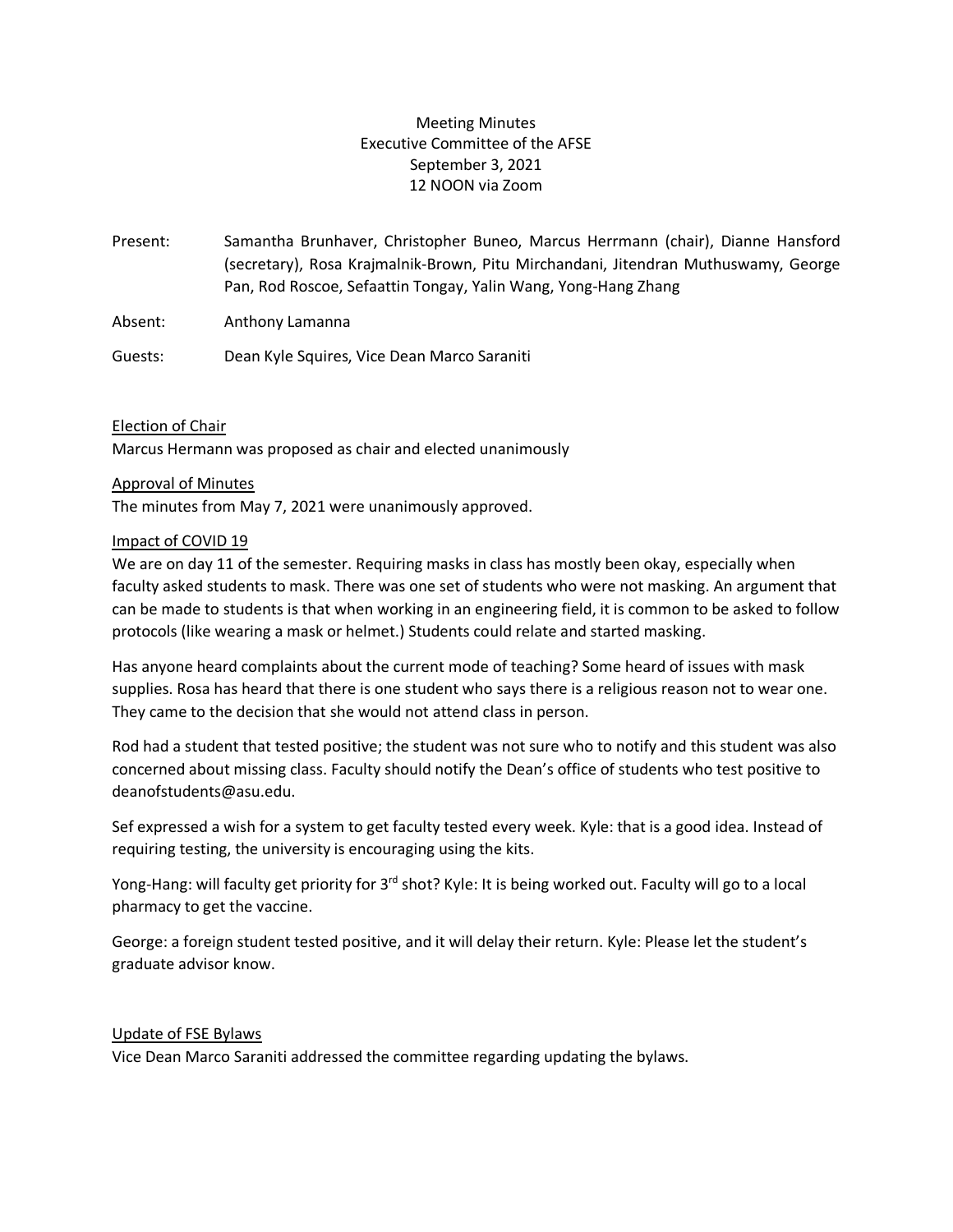Due to recent changes in the FSE schools, the bylaws need to be updated. This is one of the key functions of the EC. (The schools have their own bylaws that need to be updated as well.) Some history: Marcus Herrmann, Marco, and Dean Paul Johnson created the first version of the bylaws. Last version of bylaws created in 2019. The EC should talk to faculty in their school to see what they would like changed.

Marco has a list of documents that have been created since 2019, so we can see what needs to be updated. Marcus will lead the EC in making the necessary and desired changes. A draft will be sent to the Provost for legal review. Revisions will most likely be necessary.

After EC updates bylaws, then the schools update theirs.

Bylaw documents are on EC website. Please review. This should be the task of EC in the next couple of meetings.

### Diversity and Inclusion

DII@FSE Diversity and Inclusion Initiative launched in January 2019 with the formation of a task force.

The submitted proposal has made progress.

"Graduation" of DII@FSE: what is the next step for it?

How do we move DII into existing structures, such as new faculty committee, faculty retention and promotion, sabbatical committee, EC, etc ?

Kyle presented a sample "role of the committee" paragraph of bylaws for this committee/council.

### Examples

1) propose standing committee/bylaws

2) explore mechanisms for recognizing DEIB contributions

3) elevate and communicate progress

EC impressions: Rod commented that it brought together many people from many roles on campus to contribute. Maybe bringing in students would be a good idea. Kyle: we could have a faculty and a student council.

P&T guidance to include DEIB; we have looked at what other colleges are doing. Rod: we need to explore and invent.

Rosa: diversity and inclusion a part of ERCs; Are there ideas there that we can use?

Sam: membership of committee; why just one person per school? Kyle: that is not set in stone; that was just to be nimble in the initial construction of the committee.

Sef: companies will need to consider diversity in future due to public sentiment. This makes this initiative important.

Kyle – how to keep it moving and fresh?

Jit: we need to be aware of reverse-discrimination; be aware of ACD. Kyle: ACD is a rule book/guardrails – the council can create opportunities to operate within those rails.